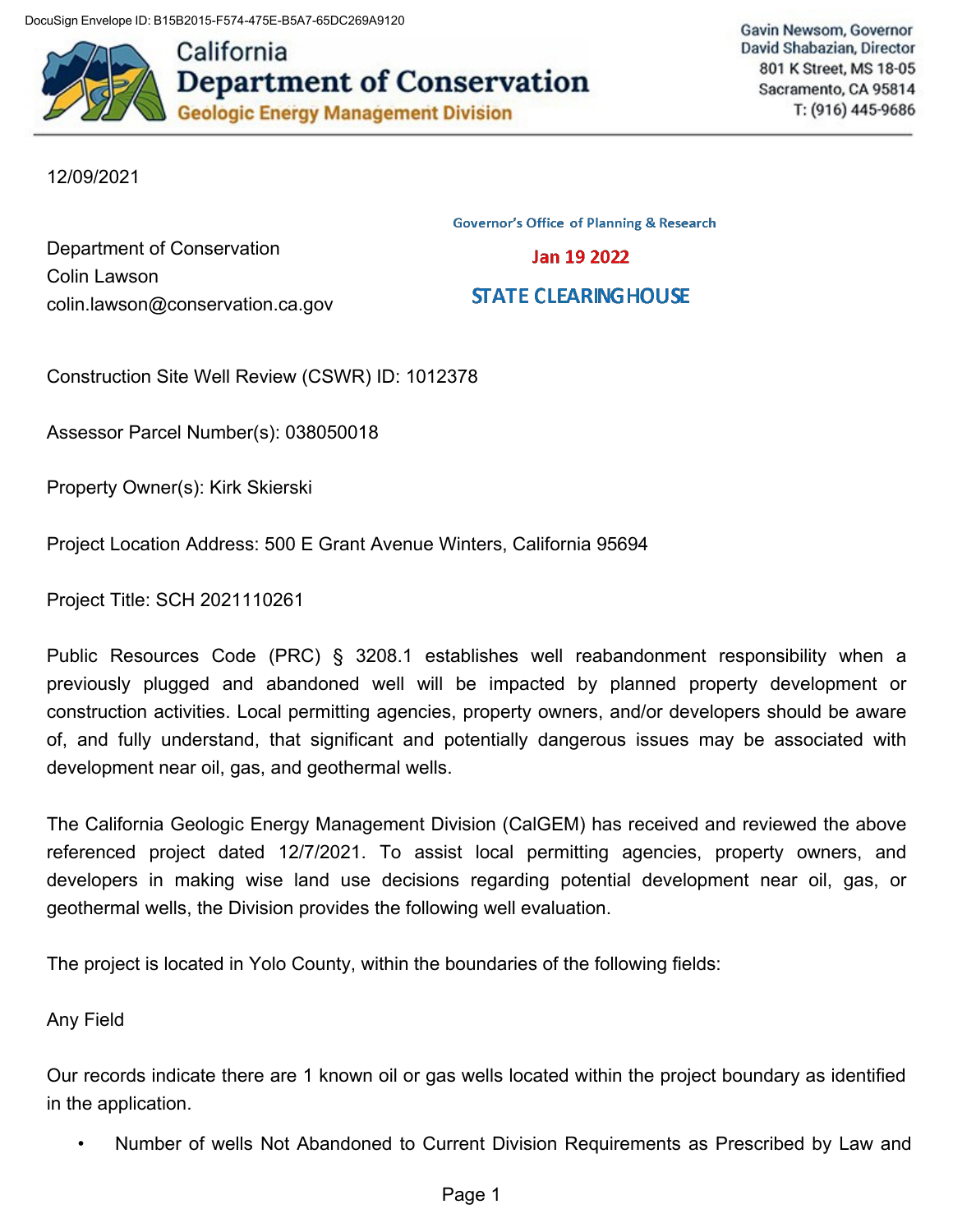Projected to Be Built Over or Have Future Access Impeded by this project: 1

- Number of wells Not Abandoned to Current Division Requirements as Prescribed by Law and Not Projected to Be Built Over or Have Future Access Impeded by this project: 0
- Number of wells Abandoned to Current Division Requirements as Prescribed by Law and Projected to Be Built Over or Have Future Access Impeded by this project: 0
- Number of wells Abandoned to Current Division Requirements as Prescribed by Law and Not Projected to Be Built Over or Have Future Access Impeded by this project: 0

The Division categorically advises against building over, or in any way impeding access to, oil, gas, or geothermal wells. Impeding access to a well could result in the need to remove any structure or obstacle that prevents or impedes access including, but not limited to, buildings, housing, fencing, landscaping, trees, pools, patios, sidewalks, roadways, and decking. Maintaining sufficient access is considered the ability for a well servicing unit and associated necessary equipment to reach a well from a public street or access way, solely over the parcel on which the well is located. A well servicing unit, and any necessary equipment, should be able to pass unimpeded along and over the route, and should be able to access the well without disturbing the integrity of surrounding infrastructure.

There are no guarantees a well abandoned in compliance with current Division requirements as prescribed by law will not start leaking in the future. It always remains a possibility that any well may start to leak oil, gas, and/or water after abandonment, no matter how thoroughly the well was plugged and abandoned. The Division acknowledges wells plugged and abandoned to the most current Division requirements as prescribed by law have a lower probability of leaking in the future, however there is no guarantees that such abandonments will not leak.

The Division advises that all wells identified on the development parcel prior to, or during, development activities be tested for liquid and gas leakage. Surveyed locations should be provided to the Division in Latitude and Longitude, NAD 83 decimal format. The Division expects any wells found leaking to be reported to it immediately.

Failure to plug and reabandon the well may result in enforcement action, including an order to perform reabandonment well work, pursuant to PRC § 3208.1, and 3224.

PRC § 3208.1 give the Division the authority to order or permit the re-abandonment of any well where it has reason to question the integrity of the previous abandonment, or if the well is not accessible or visible. Responsibility for re-abandonment costs may be affected by the choices made by the local permitting agency, property owner, and/or developer in considering the general advice set forth in this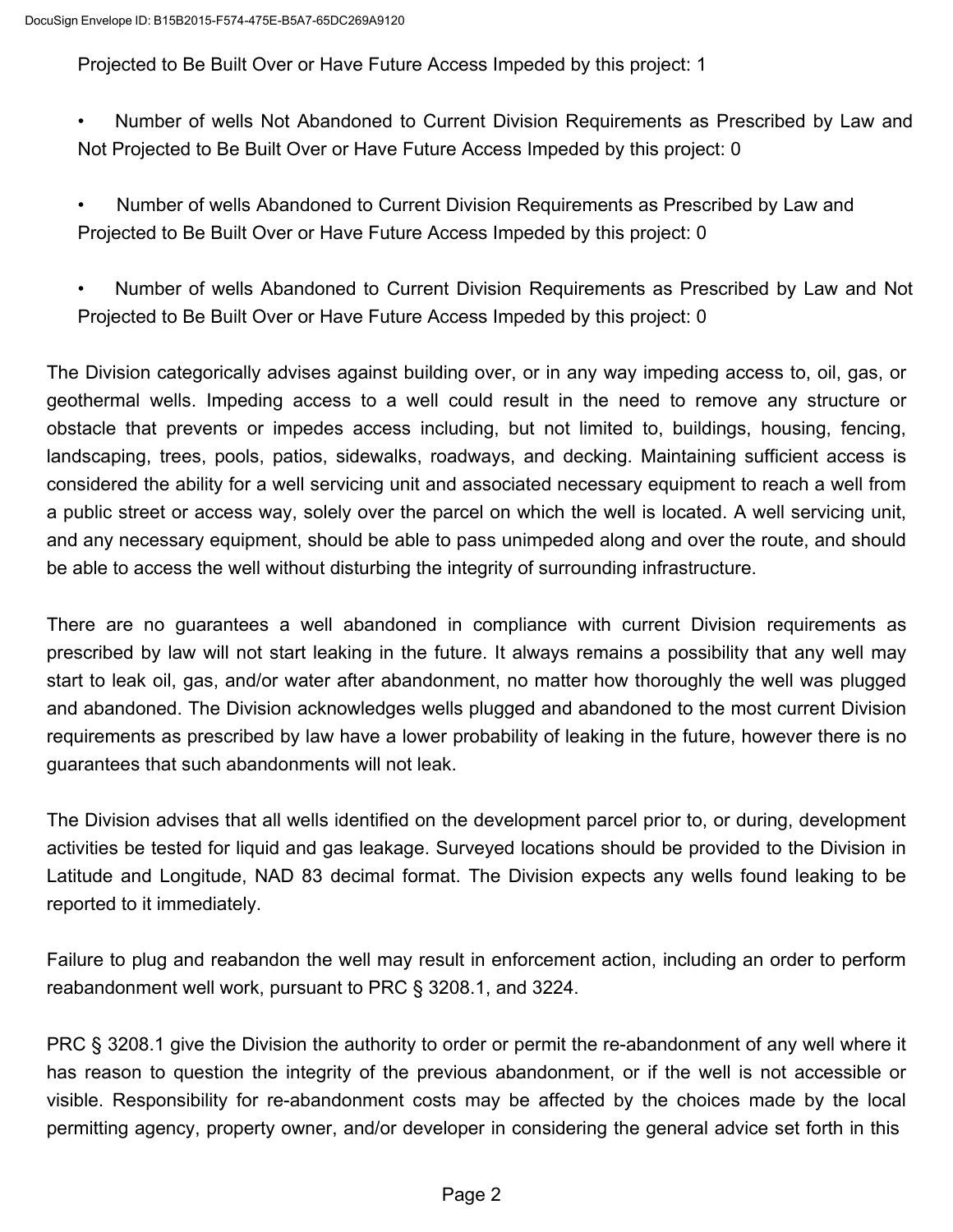letter. The PRC continues to define the person or entity responsible for reabandonment as:

1. The property owner - If the well was plugged and abandoned in conformance with Division requirements at the time of abandonment, and in its current condition does not pose an immediate danger to life, health, and property, but requires additional work solely because the owner of the property on which the well is located proposes construction on the property that would prevent or impede access to the well for purposes of remedying a currently perceived future problem, then the owner of the property on which the well is located shall obtain all rights necessary to reabandon the well and be responsible for the reabandonment.

2. The person or entity causing construction over or near the well - If the well was plugged and abandoned in conformance with Division requirements at the time of plugging and abandonment, and the property owner, developer, or local agency permitting the construction failed either to obtain an opinion from the supervisor or district deputy as to whether the previously abandoned well is required to be reabandoned, or to follow the advice of the supervisor or district deputy not to undertake the construction, then the person or entity causing the construction over or near the well shall obtain all rights necessary to reabandon the well and be responsible for the reabandonment.

3. The party or parties responsible for disturbing the integrity of the abandonment - If the well was plugged and abandoned in conformance with Division requirements at the time of plugging and abandonment, and after that time someone other than the operator or an affiliate of the operator disturbed the integrity of the abandonment in the course of developing the property, then the party or parties responsible for disturbing the integrity of the abandonment shall be responsible for the reabandonment.

No well work may be performed on any oil, gas, or geothermal well without written approval from the Division. Well work requiring approval includes, but is not limited to, mitigating leaking gas or other fluids from abandoned wells, modifications to well casings, and/or any other re-abandonment work. The Division also regulates the top of a plugged and abandoned well's minimum and maximum depth below final grade. CCR §1723.5 states well casings shall be cut off at least 5 feet but no more than 10 feet below grade. If any well needs to be lowered or raised (i.e. casing cut down or casing riser added) to meet this regulation, a permit from the Division is required before work can start.

The Division makes the following additional recommendations to the local permitting agency, property owner, and developer:

1. To ensure that present and future property owners are aware of (a) the existence of all wells located on the property, and (b) potentially significant issues associated with any improvements near oil or gas wells, the Division recommends that information regarding the above identified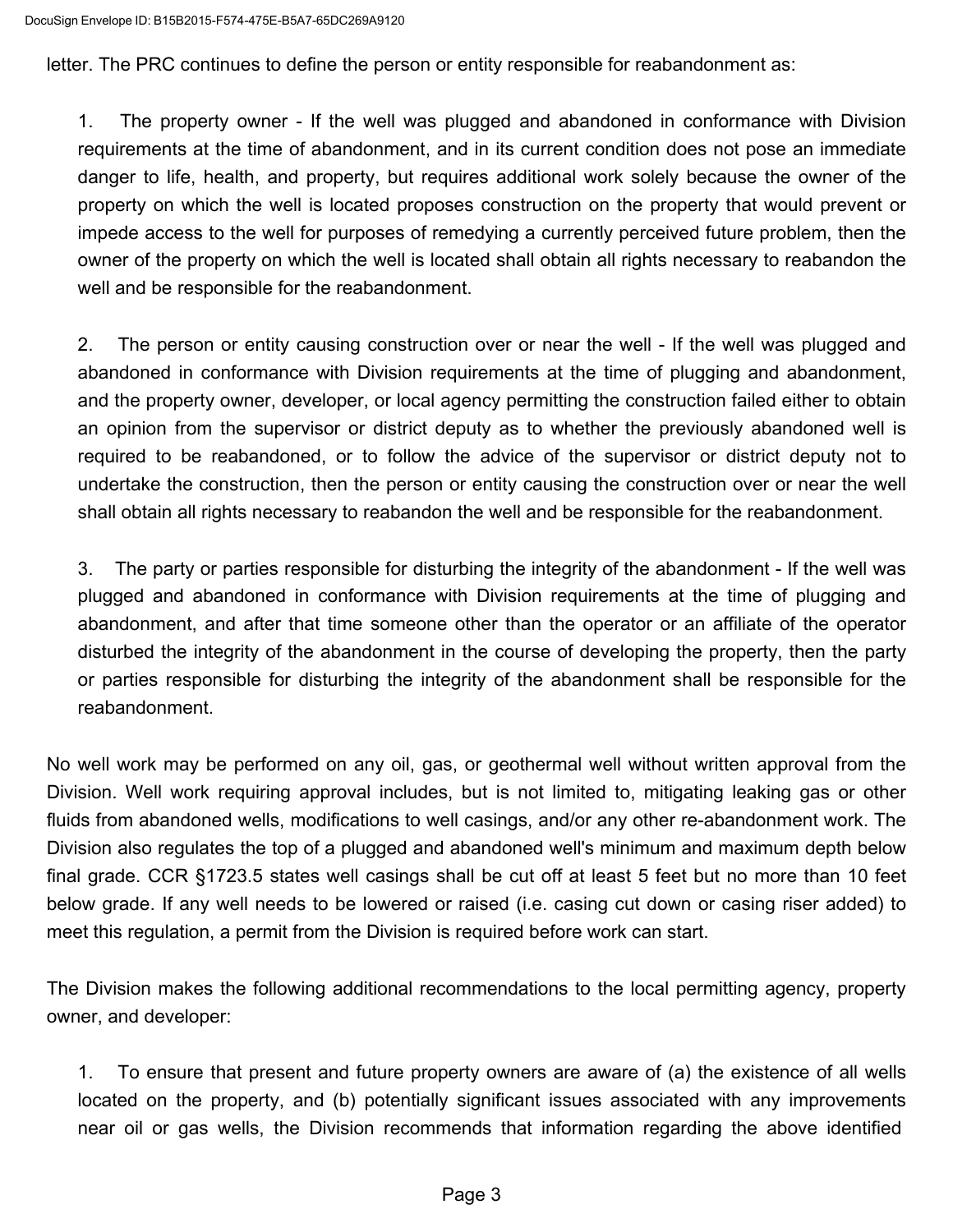well(s), and any other pertinent information obtained after the issuance of this letter, be communicated to the appropriate county recorder for inclusion in the title information of the subject real property.

2. The Division recommends that any soil containing hydrocarbons be disposed of in accordance with local, state, and federal laws. Please notify the appropriate authorities if soil containing significant amounts of hydrocarbons is discovered during development.

As indicated in PRC § 3106, the Division has statutory authority over the drilling, operation, maintenance, and abandonment of oil, gas, and geothermal wells, and attendant facilities, to prevent, as far as possible, damage to life, health, property, and natural resources; damage to underground oil, gas, and geothermal deposits; and damage to underground and surface waters suitable for irrigation or domestic purposes. In addition to the Division's authority to order work on wells pursuant to PRC §§ 3208.1 and 3224, it has authority to issue civil and criminal penalties under PRC §§ 3236, 3236.5, and 3359 for violations within the Division's jurisdictional authority. The Division does not regulate grading, excavations, or other land use issues.

If during development activities, any wells are encountered that were not part of this review, the property owner is expected to immediately notify the Division's construction site well review engineer in the Northern district office, and file for Division review an amended site plan with well casing diagrams. The District office will send a follow-up well evaluation letter to the property owner and local permitting agency.

Should you have any questions, please contact me at (504) 425-7710 or via email at [Miguel.Cabrera@conservation.ca.gov.](mailto:Miguel.Cabrera@conservation.ca.gov)

Sincerely,

Miguel Cabrera Miquel Cabrera Northern District Deputy

cc: Colin Lawson - Submitter